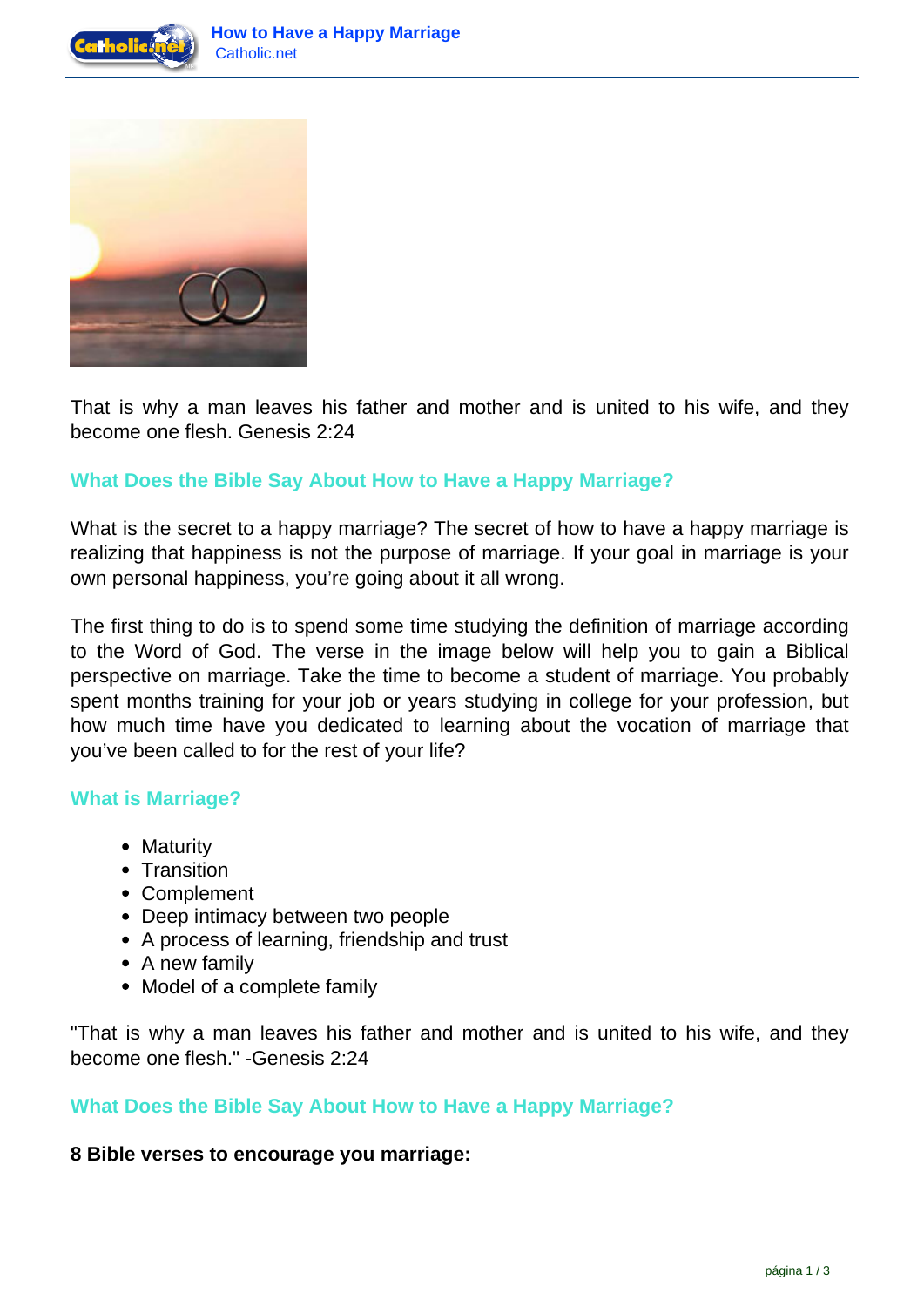

Marriage should be honored by all, and the marriage bed kept pure, for God will judge the adulterer and all the sexually immoral. -Habrews 13:4

Why, my son, be intoxicated with another man's wife? Why embrace the bosom of a wayward woman? -Proverbs 5:20

He who finds a wife finds what is good and receives favor from the Lord. -Proverbs 18:22

And we know that in all things God works for the good of those who love him, who have been called according to his purpose. -Romans 8:28

Now as the church submits to Christ, so also wives should submit to their husbands in everything. Husbands, love your wives, just as Christ loved the church and gave himself up for her. -Ephesians 5:24-25

Though one may be overpowered, two can defend themselves. A cord of three strands is not quickly broken. –Ecclesiastes 4:12

Therefore what God has joined together, let no one separate. –Mark 10:9

Above all, love each other deeply, because love covers over a multitude of sins. -1Peter 4:8

# **What Does the Catechism Say About How to Have a Happy Marriage?**

The love of the spouses requires, of its very nature, the unity and indissolubility of the spouses' community of persons, which embraces their entire life: "so they are no longer two, but one flesh."153 They "are called to grow continually in their communion through day-to-day fidelity to their marriage promise of total mutual self-giving."154 This human communion is confirmed, purified, and completed by communion in Jesus Christ, given through the sacrament of Matrimony. It is deepened by lives of the common faith and by the Eucharist received together. – CCC 1644

The marriage covenant, by which a man and a woman form with each other an intimate communion of life and love, has been founded and endowed with its own special laws by the Creator. By its very nature it is ordered to the good of the couple, as well as to the generation and education of children. Christ the Lord raised marriage between the baptized to the dignity of a sacrament (cf. CIC, can. 1055 § 1; cf. GS 48 § 1).  $-$  CCC 1660

## **The Saints' Advice for a Happy Marriage**

"The person who does not decide to love forever will find it very difficult to really love for even one day." – St. John Paul II